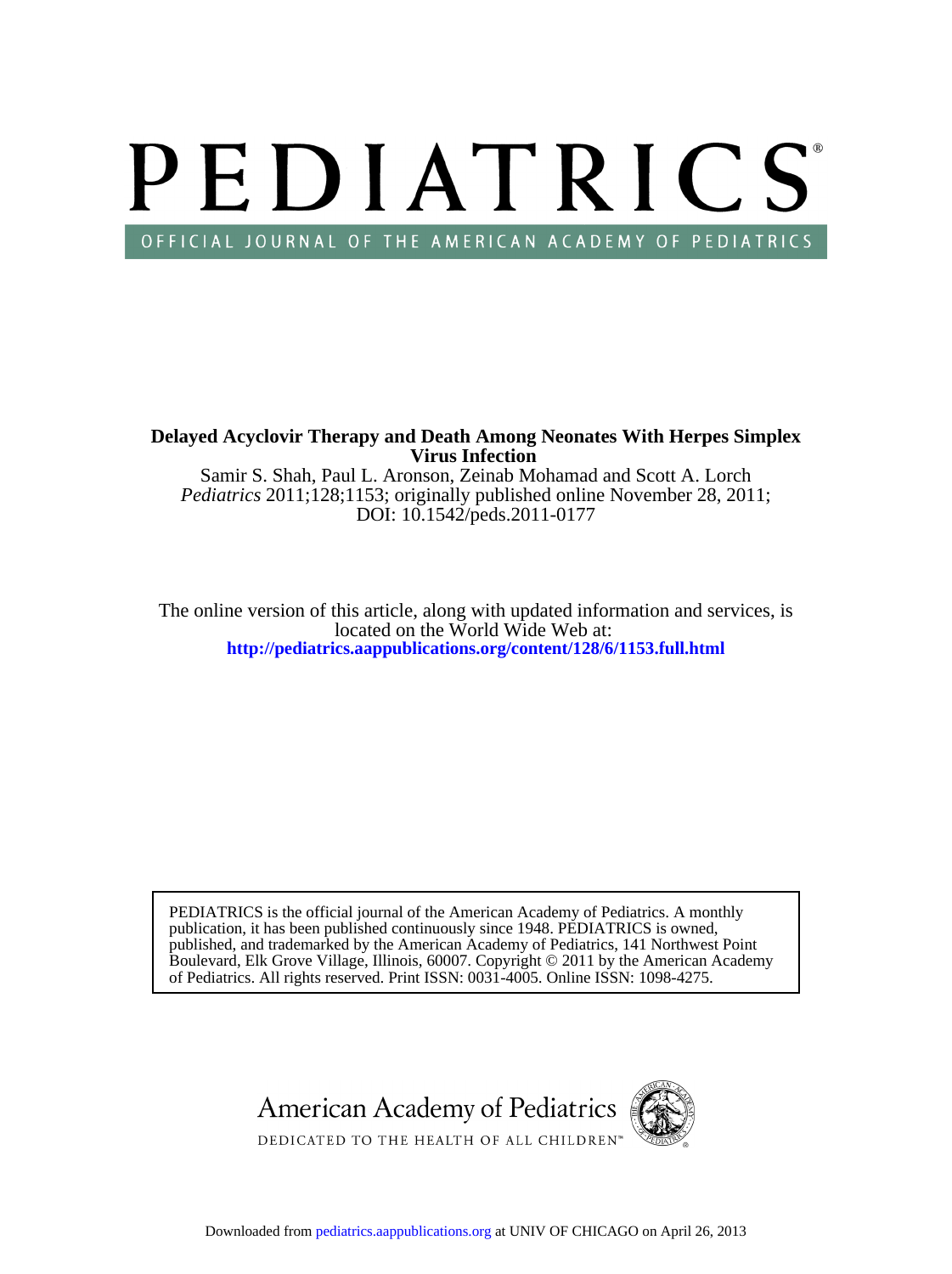## Delayed Acyclovir Therapy and Death Among Neonates With Herpes Simplex Virus Infection

**AUTHORS:** Samir S. Shah, MD, MSCE,a,b,c,d,e,f,j Paul L. Aronson, MD,<sup>d,g</sup> Zeinab Mohamad, MS,<sup>g,h</sup> and Scott A. Lorch, MD, MSCEd,e,f,h,i

*Divisions of aInfectious Diseases, bGeneral Pediatrics, gEmergency Medicine, and hNeonatology, <sup>c</sup> Center for Pediatric Clinical Effectiveness, and <sup>i</sup> Center for Outcomes Research, Children's Hospital of Philadelphia, Philadelphia, Pennsylvania; and Departments of dPediatrics and <sup>e</sup> Biostatistics and Epidemiology and <sup>f</sup> Center for Clinical Epidemiology and Biostatistics, School of Medicine, University of Pennsylvania, Philadelphia, Pennsylvania; and <sup>j</sup> Division of Infectious Diseases, Cincinnati Children's Hospital Medical Center, Cincinnati, Ohio*

#### **KEY WORDS**

herpes simplex virus, neonate, acyclovir, therapy

#### **ABBREVIATIONS**

CI—confidence interval

CSF—cerebrospinal fluid

HSV—herpes simplex virus

- ICD-9—*International Classification of Diseases, Ninth Revision*
- IQR—interquartile range
- OR—odds ratio

PHIS—Pediatric Health Information System

The content of this article is solely the responsibility of the authors and does not necessarily represent the official views of the National Institutes of Health or the Robert Wood Johnson Foundation.

www.pediatrics.org/cgi/doi/10.1542/peds.2011-0177

doi:10.1542/peds.2011-0177

Accepted for publication Aug 19, 2011

Address correspondence to Samir S. Shah, MD, MSCE, Division of Infectious Diseases, Cincinnati Children's Hospital Medical Center, 3333 Burnet Avenue, ML 7035, Cincinnati, OH 45229. Email: ssamir.shah@cchmc.org

PEDIATRICS (ISSN Numbers: Print, 0031-4005; Online, 1098-4275).

Copyright © 2011 by the American Academy of Pediatrics

**FINANCIAL DISCLOSURE:** *The authors have indicated they have no financial relationships relevant to this article to disclose.*

Funded by the National Institutes of Health (NIH).

**WHAT'S KNOWN ON THIS SUBJECT:** Neonatal herpes simplex virus (HSV) infection, although uncommon, is associated with significant mortality and neurologic morbidity. Acyclovir therapy reduces mortality rates. The association between the timing of acyclovir treatment initiation and mortality is not known.

**WHAT THIS STUDY ADDS:** In this multicenter observational study of neonates with HSV infection, delayed initiation of acyclovir therapy was associated with in-hospital death. Our data support the use of empiric acyclovir therapy for neonates undergoing testing for HSV infection.

### abstract



**OBJECTIVE:** To determine the association of delayed acyclovir therapy with death among neonates with herpes simplex virus (HSV) infection.

**METHODS:** A multicenter, retrospective, cohort study was conducted between January 1, 2003, and December 31, 2009, with 1086 neonates (age:  $\leq$ 28 days) with HSV infection from 41 tertiary care children's hospitals. Early acyclovir therapy was defined as initiation of intravenous acyclovir treatment within 1 day after hospital admission, and delayed acyclovir therapy was defined as initiation of treatment  $>1$ and  $\leq$ 7 days after hospital admission. Multivariate logistic regression models determined the association between delayed acyclovir therapy and death, with the use of propensity scores for each neonate's likelihood of receiving delayed acyclovir treatment to control for differences in illness severity between groups.

**RESULTS:** The median age was 10 days. Delayed acyclovir therapy was administered to 262 neonates (24.1%). In most cases (86.2%) of delayed receipt, acyclovir administration occurred on the second or third day of hospitalization. The overall mortality rate was 7.3% (95% confidence interval: 5.8%–9.0%); 9.5% of those who received delayed acyclovir treatment and 6.6% of those who received early acyclovir treatment died. In a multivariate analysis, delayed acyclovir therapy was associated with significantly greater odds of death (adjusted odds ratio: 2.63 [95% confidence interval: 1.36 –5.08]) compared with early acyclovir therapy.

**CONCLUSIONS:** In this multicenter observational study of neonates with HSV infection, delayed initiation of acyclovir therapy was associated with in-hospital death. Our data support the use of empiric acyclovir therapy for neonates undergoing testing for HSV infection. *Pediatrics* 2011;128:1153– 1160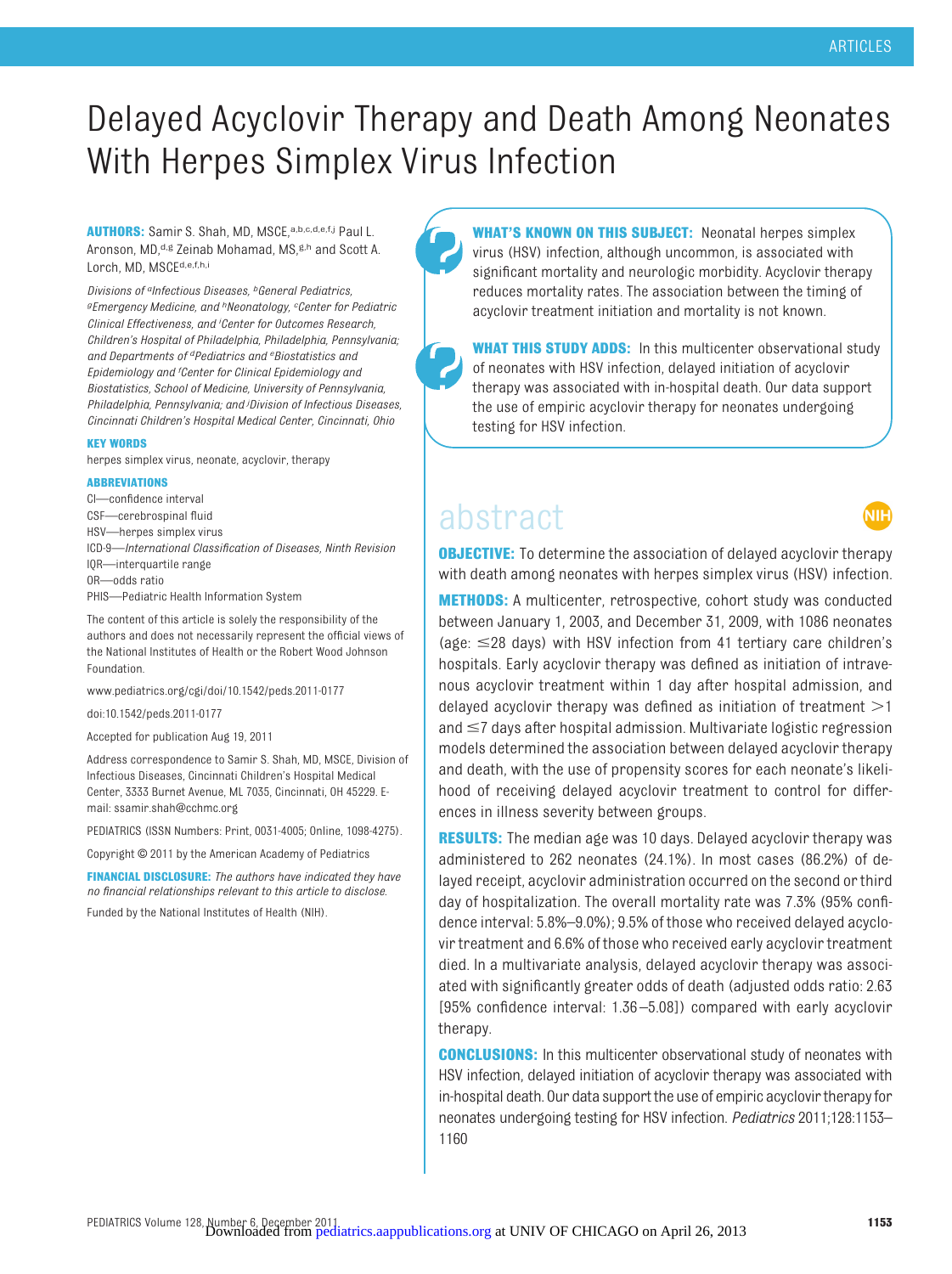Herpes simplex virus (HSV) infection, although uncommon among neo-nates,<sup>1,[2](#page-7-1)</sup> causes significant deaths and neurologic morbidity[.3,](#page-7-2)[4](#page-7-3) Early diagnosis on the basis of clinical examination findings is challenging, because initial symptoms (such as fever or hypothermia) are nonspecific and skin vesicles, which represent the most common overt manifestation of neonatal HSV, are absent for up to 40% of neonates with disseminated or central nervous system disease[.4](#page-7-3)[,5](#page-7-4)

HSV polymerase chain reaction tests, which allow for accurate diagnosis, are widely available.<sup>6-8</sup> Therefore, HSV testing is commonly performed for neonates undergoing evaluation with lumbar puncture[.1](#page-7-0)[,9](#page-7-7) Intravenously administered acyclovir improves outcomes[,10](#page-7-8) and administration often is initiated at the time of HSV testing. However, most neonates in whom test-ing is performed do not have HSV.<sup>1[,2](#page-7-1)[,9](#page-7-7)</sup> In addition, HSV testing is associated with increased hospital length of stay<sup>9</sup> and the accompanying risks of hospitalization, including medication errors and health care-acquired infections. Empiric acyclovir therapy is costly<sup>9</sup> and exposes neonates to potential adverse effects such as neutropenia and renal toxicity[.10](#page-7-8) As a consequence, there is controversy regarding which neonates would benefit from empiric acyclovir treatment.<sup>11[,12](#page-7-10)</sup> Should all neonates for whom HSV testing is performed receive empiric acyclovir treatment, or should empiric treatment be reserved for a high-risk subset of patients, such as those with hypotension or disordered coagulation, whose illness severity at presentation has been associated with worse outcomes[?4](#page-7-3)[,13](#page-7-11)

The relationship between delayed initiation of acyclovir therapy and outcomes is not known. Previous studies on this topic used historical comparison groups, were conducted before

the advent of HSV polymerase chain reaction testing, and were not designed specifically to study the association of early versus late initiation of acyclovir treatment for infants with diagnosed HSV. The objective of this study was to determine whether delayed acyclovir therapy was associated with death among neonates with HSV.

#### **METHODS**

#### **Data Source**

Data for this multicenter, retrospective, cohort study were obtained from the Pediatric Health Information System (PHIS), a national database containing resource utilization data from 41 freestanding, tertiary care, children's hospitals. These hospitals are affiliated with the Child Health Corporation of America (Shawnee Mission, KS), a business alliance of children's hospitals. Participating hospitals provide discharge data, including demographic data, diagnoses, and procedures. Billing data detail drugs, radiologic imaging studies, and laboratory tests charged to each patient. Systematic monitoring occurs on an ongoing basis to ensure data quality, as described previously[.14](#page-7-12)[,15](#page-7-13) The protocol for the performance of this study was reviewed and approved by the Children's Hospital of Philadelphia committees for the protection of human subjects; informed-consent requirements were waived.

#### **Patients**

Children aged 28 days or younger with HSV infection were eligible for this study if they were discharged from any of the 41 participating hospitals between January 1, 2003, and December 31, 2009. Patients were considered to have HSV if they received intravenous acyclovir therapy during their hospitalization and were assigned a diagnosis of HSV, as indicated by *International Classification of Diseases, Ninth*

*Revision* (ICD-9), discharge diagnosis code 054.xx (HSV, with the last 2 digits representing any combination of 1- or 2-digit codes) in any discharge diagnosis field. Patients who received their first dose of intravenous acyclovir treatment  $>7$  days after admission were excluded, because it is likely that such infants were admitted initially with conditions unrelated to HSV. Inborn neonates were excluded.

#### **Study Definitions**

Subjects with isolated skin, eye, and mouth disease were identified by the presence of ICD-9 code 054.9 (HSV without mention of complications) in the absence of concomitant codes indicating a HSV-associated complication (ie, meningitis or sepsis). Congenital anomalies, grouped according to involved organ system, included cardiac, neurologic, pulmonary, gastrointestinal, and genitourinary anomalies (Appendix). Receipt of mechanical ventilation and medication usage, except for acyclovir therapy, were included only if they occurred on the first day of hospital admission. Medications included blood products, anticonvulsants, vasoactive agent infusions, and acyclovir. Early acyclovir receipt was defined as receipt of intravenously administered acyclovir on the first day of hospitalization (measured by day from midnight to midnight). Delayed acyclovir receipt was defined as receipt of intravenously administered acyclovir  $>1$  and  $\leq$ 7 days after admission.

#### **Measured Outcomes**

The primary outcome measure was death before hospital discharge.

#### **Measured Exposures**

The primary exposure of interest was delayed receipt of intravenously administered acyclovir, because the clinical dilemma typically centers on whether acyclovir should be used empirically.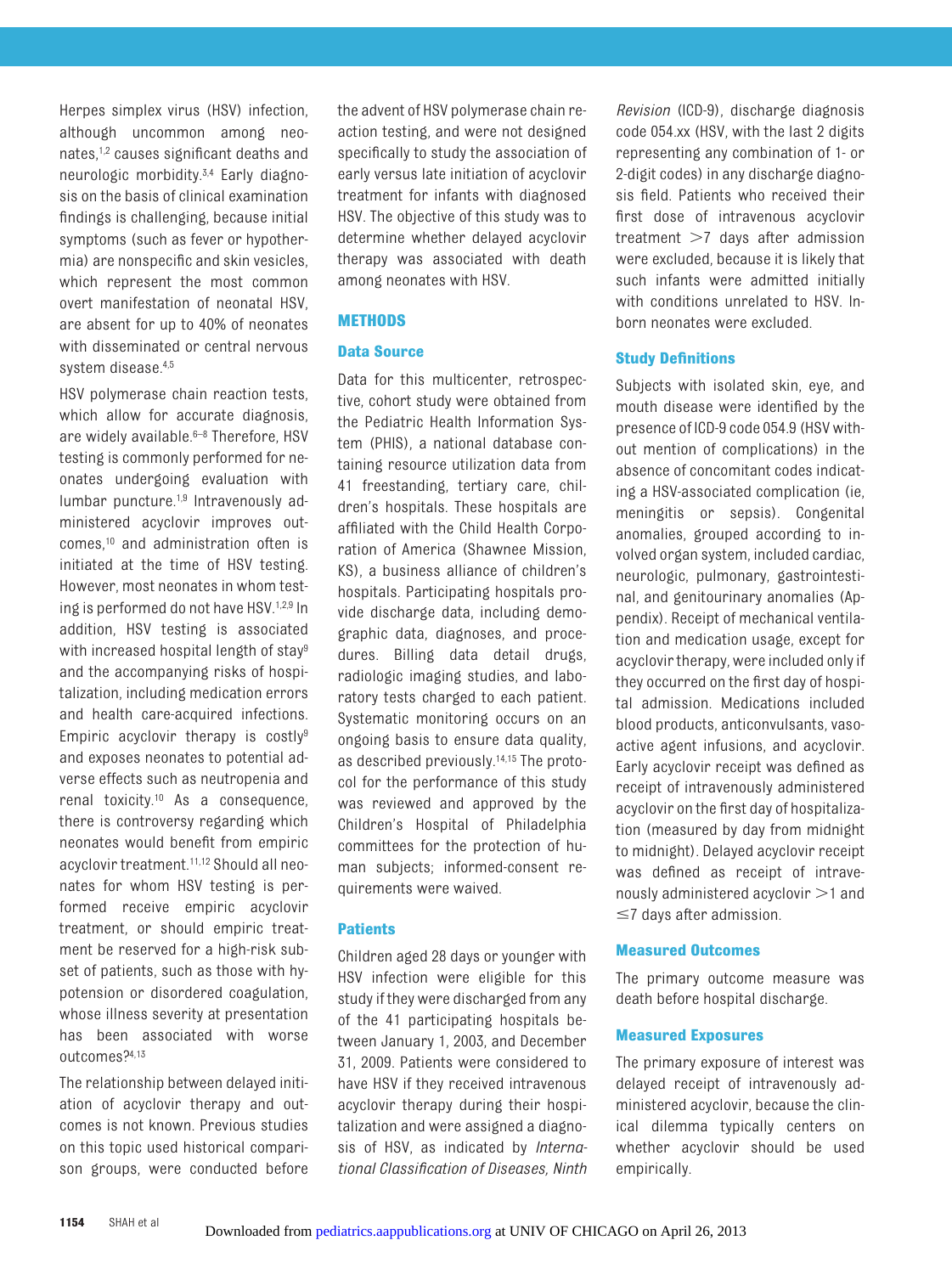#### **Statistical Analyses**

Categorical variables were described by using frequencies and proportions, whereas continuous variables were described by using mean, median, range, and interquartile range (IQR) values. In unadjusted analyses, patient characteristics and clinical outcomes of early and delayed acyclovir receipt were compared by using  $\chi^2$  tests or Fisher's exact tests for categorical variables and Wilcoxon rank-sum tests for continuous variables.

Propensity scores for delayed receipt of acyclovir were constructed to estimate the probability of delayed acyclovir receipt given an observed set of baseline confounders[.16](#page-7-14)[–18](#page-7-15) Propensity scores for delayed receipt of acyclovir allow for more-valid estimates of treatment effects, because the models compare patients with similar likelihoods of receiving delayed acyclovir treatment. Variables used to develop the propensity scores included age, gender, race, hospital, month of admission, and year of admission; use of HSV skin testing and an ICD-9 code for HSV without mention of complications, to account for skin disease as a presenting complaint for HSV; and the need for endotracheal intubation, anticonvulsant therapy, vasoactive agent infusions, and blood product transfusions on the first day of hospital admission, to account for severe illness presentation as a reason for receiving acyclovir. The propensity model's calculated *c* statistic was 0.75.

Multivariate logistic regression analysis was performed to evaluate outcomes associated independently with delayed acyclovir receipt, with adjustment for both propensity scores for delayed receipt of acyclovir and individual covariates[.19,](#page-7-16)[20](#page-7-17) Because disseminated disease is more common among younger infants, we performed a secondary analysis after stratification according to age, to identify important subgroup effects.

Additional analyses were conducted to address the residual biases inherent in any multicenter observational study; these biases include residual patient-level confounding, hospitallevel confounding, and misclassification bias. First, we repeated the analysis while excluding patients with HSV without complications. Second, we examined the association of the timing of acyclovir treatment initiation (by day) with death by using logistic regression to adjust for residual patient-level confounding. If the association of delayed acyclovir therapy and death resulted from a delay in the initiation of appropriate therapy rather than unmeasured differences in illness severity for patients who received delayed versus early acyclovir therapy, then we should detect a time-dependent relationship between the length of delay and mortality rates. Third, we performed conditional logistic regression analysis with adjustment for delayed acyclovir propensity scores and individual covariates and stratification according to hospital, to adjust for hospital-level confounding.

Finally, only tertiary care children's hospitals participated. Some neonates might have had lumbar punctures performed at other hospitals before transfer to these tertiary care facilities. Patients who received delayed acyclovir treatment would be misclassified as receiving early acyclovir treatment if transfer occurred  $>$ 24 hours after lumbar puncture and acyclovir treatment was not initiated until arrival at the PHIS hospital. To account for this possibility, we performed a subanalysis restricted to neonates with a hospital charge for cerebrospinal fluid (CSF) testing (culture, cell count, or glucose or protein measurement) within 7 days after hospitalization. This analysis would minimize misclassification bias by ensuring that the diagnostic lumbar puncture was performed (and, by inference, the diagnosis of HSV was made) at the PHIS hospital, rather than at the transferring hospital.

All analyses were clustered according to hospital. Two-tailed  $P$  values of  $\leq$  05 were considered statistically significant. Because 262 (24.1%) of 1086 neonates with HSV received delayed acyclovir treatment, we had 80% power  $(\alpha = .05)$  to detect an odds ratio (OR) of  $\geq$  1.8 for death for patients who received delayed acyclovir treatment, compared with patients who received early acyclovir treatment.

#### **RESULTS**

#### **Patient Characteristics**

During the study period, 1098 neonates with a discharge diagnosis of HSV received intravenous acyclovir treatment; 12 (1.1%) of those neonates received acyclovir  $>7$  days after hospitalization and thus were excluded. The remaining 1086 neonates were included in this study. There was a median of 25 neonates per hospital (IQR: 18 –36 neonates per hospital). Demographic characteristics of patients are presented in [Table 1.](#page-4-0) The median patient age at admission was 10 days (IQR: 6 –17 days). One hundred ninetytwo patients (17.7%) had an ICD-9 code for HSV without complications, 35 of whom received delayed acyclovir treatment.

#### **Timing of Acyclovir Treatment Initiation**

Overall, 262 (24.1%) of 1086 neonates had delayed receipt of acyclovir. In most cases (86.2%) of delayed receipt, acyclovir administration occurred on the second or third day of hospitalization. There was no association between delayed acyclovir administration and the month of admission  $(\chi^2)$ test,  $P = .505$ ). There was variation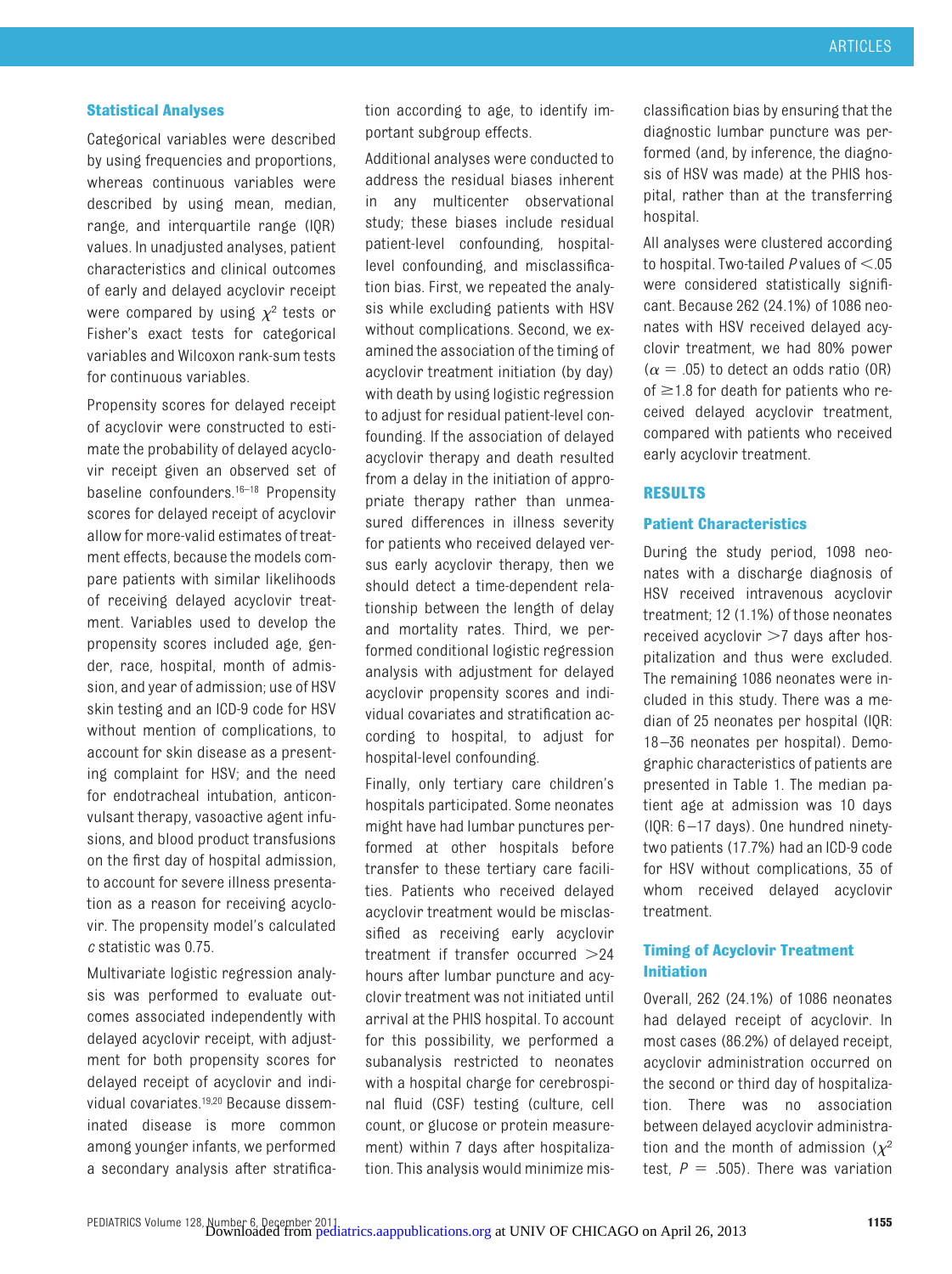#### <span id="page-4-0"></span>**TABLE 1** Characteristics of Patients

| Characteristic                          | $n$ (%)        |                                          |                                        | P    |
|-----------------------------------------|----------------|------------------------------------------|----------------------------------------|------|
|                                         | <b>Overall</b> | Delayed Acyclovir Therapy<br>$(N = 262)$ | Early Acyclovir Therapy<br>$(N = 824)$ |      |
| Age category                            |                |                                          |                                        | .566 |
| $0 - 7d$                                | 354 (32.6)     | 93 (35.5)                                | 261 (31.7)                             |      |
| $8 - 14d$                               | 382 (35.2)     | 91 (34.7)                                | 291 (35.3)                             |      |
| $15 - 21d$                              | 226 (20.8)     | 53 (20.2)                                | 173 (21.0)                             |      |
| $22 - 28$ d                             | 124 (11.4)     | 25(9.5)                                  | 99 (12.0)                              |      |
| Male                                    | 585 (53.9)     | 139 (53.0)                               | 446 (54.1)                             | .762 |
| Race/ethnicity <sup>a</sup>             |                |                                          |                                        | .030 |
| Non-Hispanic white                      | 524 (48.3)     | 136 (51.9)                               | 388 (47.1)                             |      |
| Non-Hispanic black                      | 216 (19.9)     | 47 (17.9)                                | 169 (20.5)                             |      |
| Hispanic                                | 142 (13.1)     | 43 (16.4)                                | 99 (12.0)                              |      |
| <b>Other</b>                            | 128 (11.8)     | 19(7.3)                                  | 109 (13.2)                             |      |
| Missing data                            | 76 (7.0)       | 17(6.5)                                  | 59 (7.2)                               |      |
| Congenital anomaly                      | 142 (13.1)     | 45 (17.2)                                | 97 (11.8)                              | .024 |
| Government payer                        | 635 (58.5)     | 168 (64.1)                               | 467 (56.7)                             | .033 |
| HSV without complications               | 192 (17.7)     | 35 (13.4)                                | 157 (19.1)                             | .035 |
| Initial management                      |                |                                          |                                        |      |
| Skin testing for HSV                    | 251 (23.1)     | 43 (16.4)                                | 208 (25.2)                             | .003 |
| Vasoactive agent infusions <sup>b</sup> | 61(5.6)        | 11(4.2)                                  | 50(6.1)                                | .252 |
| Anticonvulsant therapy <sup>c</sup>     | 133 (12.3)     | 19(7.3)                                  | 114 (13.8)                             | .005 |
| Blood product transfusion <sup>d</sup>  | 566(6.1)       | 8(3.0)                                   | 36 (4.4)                               | .347 |
| Endotracheal intubation                 | 74 (6.8)       | 19 (7.3)                                 | 55 (6.7)                               | .747 |

Because of rounding, proportions may not total 100.

a Race/ethnicity data were reported by parents or legal guardians of the subjects. Other races included Asian, Native American, and other. Race was classified as missing data if race was not reported in the database.

b Vasoactive agent infusions included dobutamine, dopamine, epinephrine, and norepinephrine infusions.

c Anticonvulsants included diazepam, lorazepam, fosphenytoin, phenytoin, pentobarbital, phenobarbital, and valproate. d Blood product transfusions included administration of packed red blood cells, cryoprecipitate, fresh frozen plasma, or platelets.

across hospitals, however. The median proportion of neonates with delayed acyclovir receipt at any hospital was 23.8%, and values ranged from 1.9% to 76.9% (IQR: 15.4%–31.5%).

#### **Outcome Measures**

The overall mortality rate was 7.3% (95% confidence interval [CI]: 5.8%– 9.0%); mortality rates were 9.5% (95% CI: 6.3%–13.82%) for those with delayed acyclovir receipt and 6.6% (95% CI: 5.0%– 8.5%) for those with early acyclovir receipt [\(Table 2\)](#page-4-1). With stratification according to age, the mortality rate was highest among neonates aged 7 days or younger, and deaths occurred disproportionately among those with delayed acyclovir receipt [\(Table 2\)](#page-4-1). Overall, the cumulative mortality rates were 4.4% at 7 days and 6.8% at 28 days after admission. The cumulative mortality rates 7 days after admission were 4.6% for those with delayed acyclovir receipt and 4.4% for those with early acyclovir receipt. The

<span id="page-4-1"></span>**TABLE 2** In-Hospital Deaths Among Neonates With HSV Infection According to Age and Timing of Acyclovir Receipt

|              |               | $n/N$ (%)                 |                         |
|--------------|---------------|---------------------------|-------------------------|
|              | Overall       | Delayed Acyclovir Therapy | Early Acyclovir Therapy |
| Overall      | 79/1086 (7.3) | 25/262 (9.5)              | 54/824 (6.6)            |
| Age category |               |                           |                         |
| $0 - 7d$     | 38/354 (10.7) | 15/93 (16.1)              | 23/261 (8.8)            |
| $8 - 14$ d   | 32/382 (8.4)  | 9/91(9.9)                 | 23/291 (7.9)            |
| $15 - 21$ d  | 8/226(3.5)    | 1/53(1.9)                 | 7/173(4.1)              |
| $22 - 28$ d  | 1/124(0.8)    | 0/25(0)                   | 1/99(1.0)               |

cumulative mortality rates 28 days after admission were 8.8% for those with delayed acyclovir receipt and 6.2% for those with early acyclovir receipt.

In unadjusted analyses, receipt of vasoactive agent infusions, anticonvulsant therapy, blood product transfusions, and endotracheal intubation on the first day of hospital admission were associated with death; however, delayed acyclovir receipt was not [\(Ta](#page-5-0)[ble 3\)](#page-5-0). In the multivariate analysis, delayed acyclovir receipt was associated with greater than twofold higher odds of death [\(Table 4\)](#page-5-1). In the stratified analysis, delayed acyclovir receipt was associated with higher odds of death among neonates aged 14 days or younger (adjusted OR: 3.2 [95% CI: 1.5–  $7.0$ ;  $P = .003$ ).

Several additional analyses were performedto address residual patient-level confounding, hospital-level confounding, and potential misclassification of exposure. First, the association of delayed acyclovir therapy and death remained significant when patients with HSV without complications were excluded from the analysis (adjusted OR: 2.55 [95% CI: 1.32 - 4.93];  $P = 005$ ). Second, the odds of death increased with each additional day of delay in acyclovir treatment initiation; the mortality rates according to the day of acyclovir treatment initiation were 6.6% for day 1, 8.3% for day 2, 8.8% for day 3, and 16.7% for days 4 to 7 (*P* for trend .027). This time-dependent relationship remained significant in an adjusted analysis stratified according to the day of acyclovir treatment initiation [\(Fig 1\)](#page-5-2). Third, delayed acyclovir treatment remained associated with death when the analysis was stratified according to hospital by using conditional logistic regression (adjusted OR: 2.92 [95% Cl: 1.51-5.64];  $P = 0.01$ . Finally, on-site CSF studies were performed for 437 (40.2%) of 1086 neonates; 20 (4.6%) of those infants died,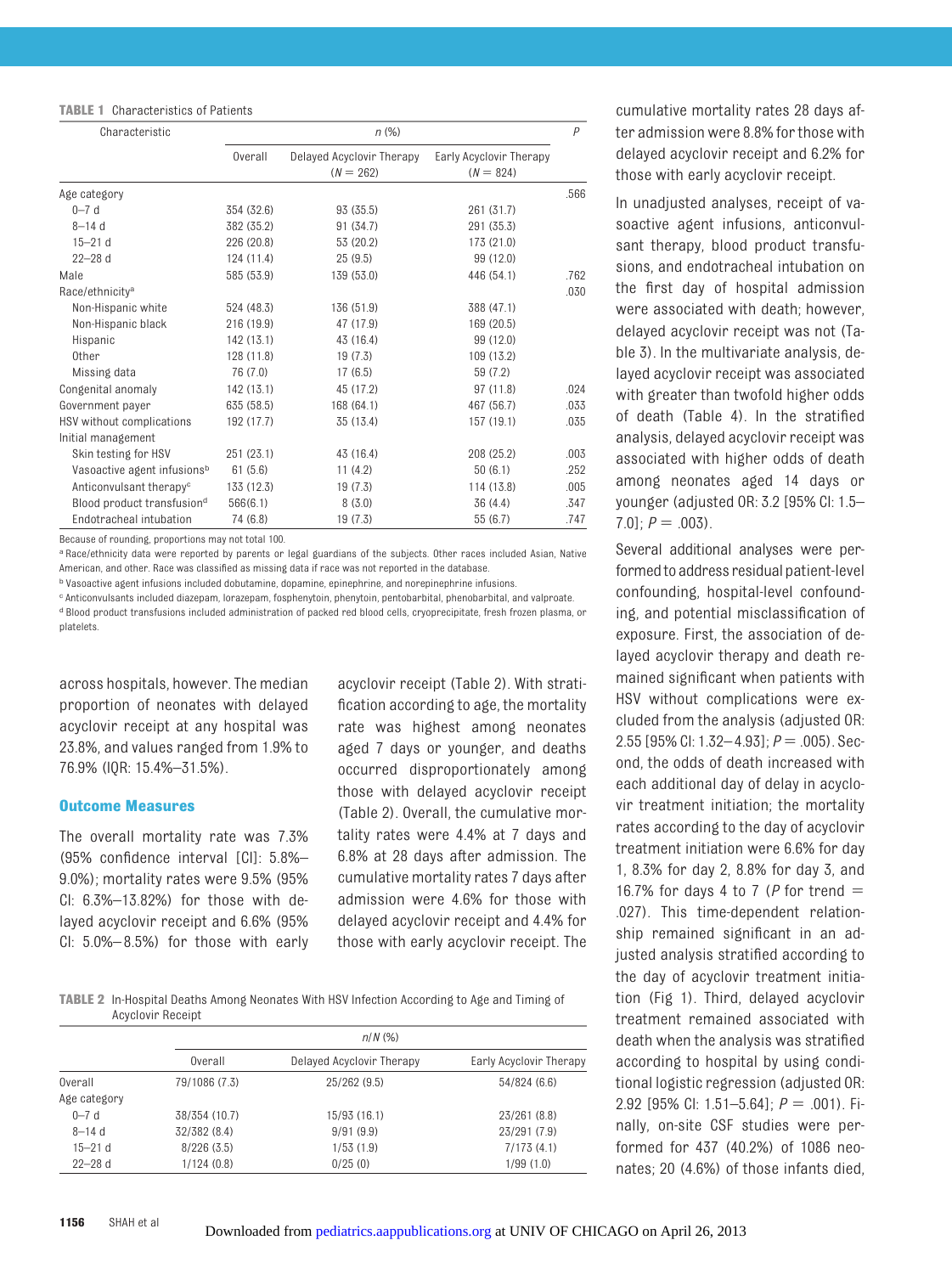<span id="page-5-0"></span>**TABLE 3** Univariate Analyses of Risk Factors for Death Among Neonates With HSV Infection

| Characteristic             | Unadjusted OR (95% CI) | $\overline{P}$ |
|----------------------------|------------------------|----------------|
| Age category <sup>a</sup>  |                        |                |
| $0 - 7d$                   | Reference              |                |
| $8 - 14d$                  | $0.76(0.46 - 1.25)$    | .277           |
| $15 - 21$ d                | $0.31(0.14 - 0.67)$    | .003           |
| $22 - 28$ d                | $0.07(0.01 - 0.50)$    | .008           |
| Male                       | $0.98(0.62 - 1.55)$    | .917           |
| Race                       |                        |                |
| Non-Hispanic white         | Reference              |                |
| Non-Hispanic black         | $1.06(0.59 - 1.92)$    | .842           |
| Hispanic                   | $0.64(0.28 - 1.47)$    | .298           |
| 0ther                      | $1.41(0.73 - 2.72)$    | .312           |
| Congenital anomaly         | $2.10(1.20 - 3.67)$    | .009           |
| Government payer           | $2.37(1.40 - 4.03)$    | .001           |
| HSV without complications  | $0.58(0.28 - 1.18)$    | .133           |
| Initial management         |                        |                |
| Delayed acyclovir therapy  | $1.50(0.92 - 2.47)$    | .107           |
| Skin testing for HSV       | $0.51(0.27 - 0.99)$    | .048           |
| Vasoactive agent infusions | 27.42 (15.25-49.32)    | < 0.01         |
| Anticonvulsant therapy     | 2.89 (1.69-4.94)       | < 0.01         |
| Blood product transfusion  | 25.04 (14.16-44.29)    | < 0.01         |
| Endotracheal intubation    | 7.70 (4.39-13.49)      | < 0.01         |
|                            |                        |                |

a Age at hospital admission.

<span id="page-5-1"></span>**TABLE 4** Multivariate Analysis of Risk Factors for Death Among Neonates With HSV Infection

| Variable                  | Adjusted OR (95% CI) <sup>a</sup> | D    |
|---------------------------|-----------------------------------|------|
| Delayed acyclovir therapy | $2.62(1.34 - 5.09)$               | .005 |
| Age category              |                                   |      |
| $0 - 7d$                  | Reference                         |      |
| $8 - 14$ d                | $0.81(0.42 - 1.56)$               | .525 |
| $15 - 21$ d               | $0.37(0.15 - 0.95)$               | .039 |
| $22 - 28$ d               | $0.11(0.02 - 0.77)$               | .027 |
|                           |                                   |      |

a The model also adjusted for propensity scores, year, race/ethnicity, vasoactive agent infusions, anticonvulsant therapy, blood product transfusions, endotracheal intubation, HSV testing of skin lesions, and HSV without complications.



#### <span id="page-5-2"></span>**FIGURE 1**

Relationship between the timing of acyclovir treatment initiation and the odds of death. The dashed line represents the reference value (early acyclovir initiation). The circles represent adjusted ORs, and the vertical lines represent 95% CIs. The model was adjusted for propensity scores (for trend in adjusted ORs,  $P = .003$ ).

compared with 59 (9.1%) of 649 infants without a charge for CSF studies within 7 days of hospitalization. In a multivariate analysis restricted to the subset of infants with on-site CSF studies, the strength of the association between delayed acyclovir treatment and death was even stronger (adjusted OR: 9.16  $[95\%$  Cl: 3.41-24.66];  $P < .001$ ).

#### **DISCUSSION**

This multicenter observational study examined the association between delayed administration of acyclovir and death among neonates with HSV. Delayed receipt of acyclovir  $>$ 1 day after admission was associated with higher in-hospital mortality rates. The association was strongest for neonates aged 14 days or younger, for whom the risk of disseminated infection and consequently the risk of death are greatest. In addition, the response seemed to be time-dependent; each additional day of delay was associated with an even greater mortality rate compared with the previous day.

Neonatal HSV infection is a severe disease with high mortality rates despite intravenous acyclovir therapy[.10](#page-7-8) An openlabel trial compared different acyclovir dosage regimens among 88 neonates with HSV. The 12-month mortality rates for neonates who received "high-dose" acyclovir (60 mg/kg per day), that is, 31% among neonates with disseminated disease and 6% among neonates with central nervous system disease, were threefold lower than those observed with the standard dosage regimen (30 mg/kg per day)[.10](#page-7-8) After publication of that study in 2001, administration of high-dose acyclovir quickly became the standard of care[.21](#page-7-18) However, the mean duration of symptoms before study enrollment was  $>$ 5 days.<sup>10</sup> This delay from symptom onset to initiation of appropriate therapy presents an additional opportunityto improve clinical outcomes. Earlier initiation of acyclovir therapy for neonates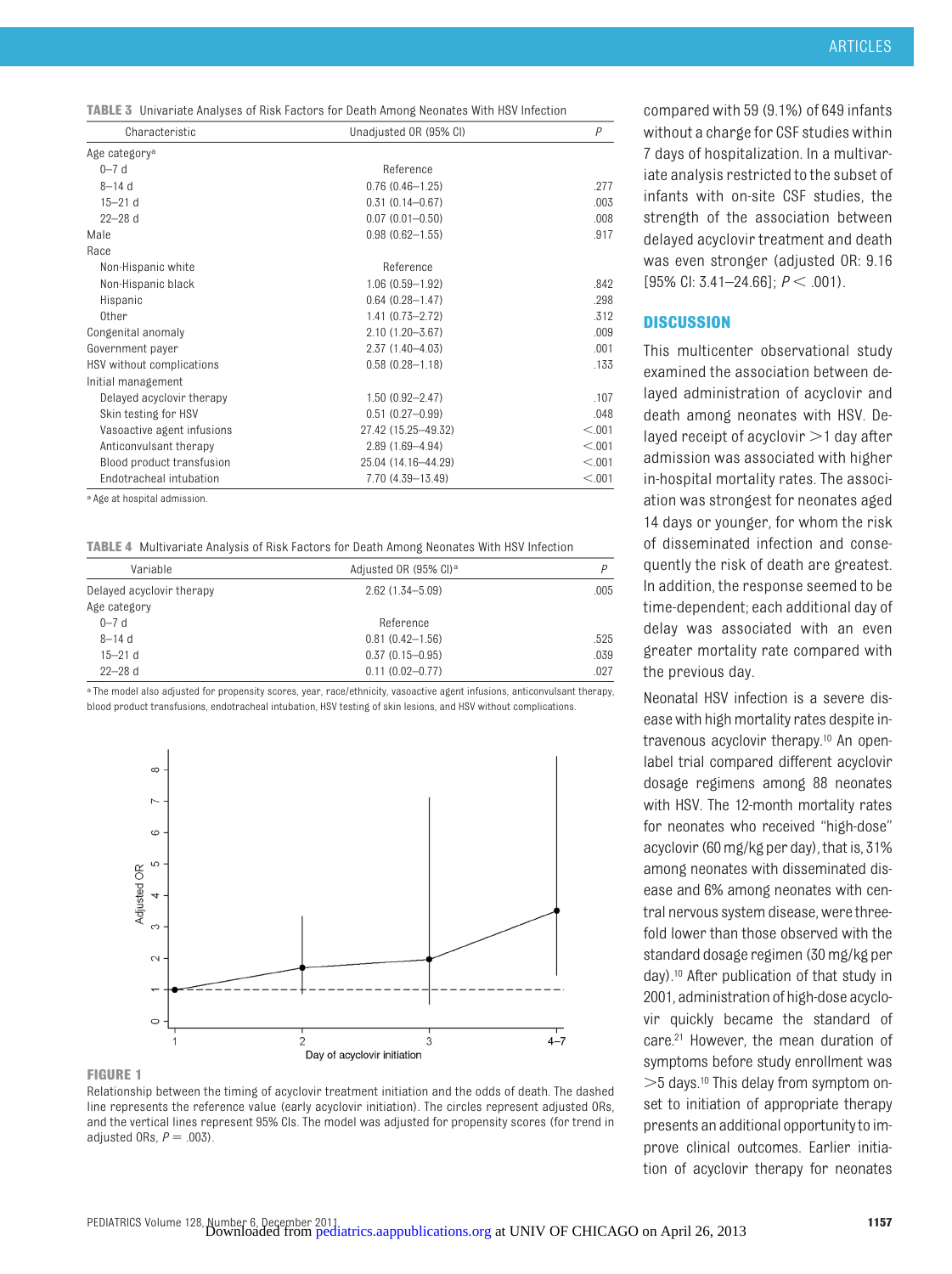with HSV might lead to even lower mortality rates by preventing progression to more-severe disease. Progression from isolated cutaneous disease to involvement of other sites occurs within 1 week for approximately three-fourths of un-treated infants.<sup>3[,22](#page-7-19)</sup> Whitley et al<sup>5</sup> compared the clinical presentation of neonates with HSV during 2 consecutive time periods, 1973–1981 and 1982–1987. The duration of symptoms before therapy decreased from 6.5 days in the first time period to 4.8 days in the second time period, concomitant with a significant decrease in the number of neonates with disseminated disease and an increase in skin, eye, and mouth disease. The authors postulated that earlier diagnosis in the second period (1982–1987) might have identified more skin, eye, and mouth disease before progression to the disseminated form.<sup>5</sup> It is possible that earlier initiation of acyclovir treatment (even 1–2 days sooner) would halt this progression.

Clinicians must weigh the potential risks of empiric therapy for uninfected neonates against the risks of delaying administration of acyclovir to HSVinfected neonates when earlier therapy is associated with lower mortality rates. Because measures of illness severity (eg, vasoactive agent infusions) also were associated with death, the benefits of early acyclovir therapy might be greater earlier in the course of the illness, before neonates require such therapeutic interventions. Some clinicians argue that empiric acyclovir treatment always should accompany HSV testing, especially for infants aged 21 days or younger<sup>12</sup>; our study supports this approach. It is not clear which neonates should be tested for HSV[,23](#page-7-20) and there are many factors that influence clinicians' decision to test[.1](#page-7-0)[,24](#page-7-21) Future studies should attempt to identify the subset of neonates at low risk of HSV, a population that might not require routine HSV testing and empiric acyclovir treatment.

This multicenter observational study has several limitations. Discharge diagnosis coding might be unreliable for specific diseases. However, we included patients who had a discharge diagnosis of HSV and received treatment with acyclovir, which made it likely that the patients truly had HSV infection. Also, because freestanding children's hospitals often do not have birthing units, our results might not be generalizable to premature infants in birthing units, for whom the risk of HSV infection might be higher[.25](#page-7-22)

In addition, there might be unmeasured confounding or residual confounding according to indication for early versus delayed acyclovir therapy, related to clinical presentation. This effect might influence our results in 2 different ways. First, we would expect that patients who received early acyclovir treatment would be sicker than those who received delayed acyclovir treatment. We included variables associated with greater severity of illness (such as receipt of vasoactive agent infusions) in the propensity score and separately as covariates in multivariate analyses. However, we could not account for clinical or laboratory factors, such as hypothermia or disseminated intravascular coagulation, which also might have influenced the timing of acyclovir administration. It is likely that such findings would lead to early administration of acyclovir and thus bias our results toward finding no difference. Because we found an association between delayed acyclovir therapy and mortality rates, it is possible that earlier initiation of acyclovir treatment would be associated with an even greater benefit than found in our study. Second, we cannot exclude the possibility that the early acyclovir treatment group included a disproportionate number of patients with disease limited to cutaneous or mucosal surfaces at presentation. Because outcomes are better with skin, eye, and mouth disease, this would have biased our results toward finding a mortality rate difference when none existed.Weminimizedthe impact of such misclassification by including HSV without complications in our propensity score and as a covariate in our multivariate analyses. We also repeated the analysis with the exclusion of patients with HSV without complications. Furthermore, the odds of death increased with each additional day of delay in the initiation of acyclovir treatment. We would not expect such a progressive increase in the odds of death if the mortality rate differences were attributable solely to differences in the type of disease at presentation.

We also could not verify the dose of acyclovir used. After publication of the study by Kimberlin et al<sup>10</sup> in 2001, highdose acyclovir therapy immediately became the standard of care for neonates with HSV at our institution, as well as at other freestanding children's hospitals. In addition, high-dose acyclovir therapy was recommended by the American Academy of Pediatrics in 2003,<sup>21</sup> the first year of our study. Therefore, it is unlikely that deaths in this study were the result of suboptimal acyclovir dosing.

Misclassification of the exposure (ie, delayed acyclovir receipt) might have occurred. Exposure is classified according to day (from midnight to midnight) in the PHIS, rather than 24-hour blocks after admission. Therefore, patients who received acyclovir within 24 hours after hospitalization might have been classified as receiving delayed acyclovir treatment. This misclassification would be most important within the first 24 hours, after which days are more important. This misclassification of patients would be expected to bias our results toward finding no difference; therefore, our results might underestimate the mortality rate differ-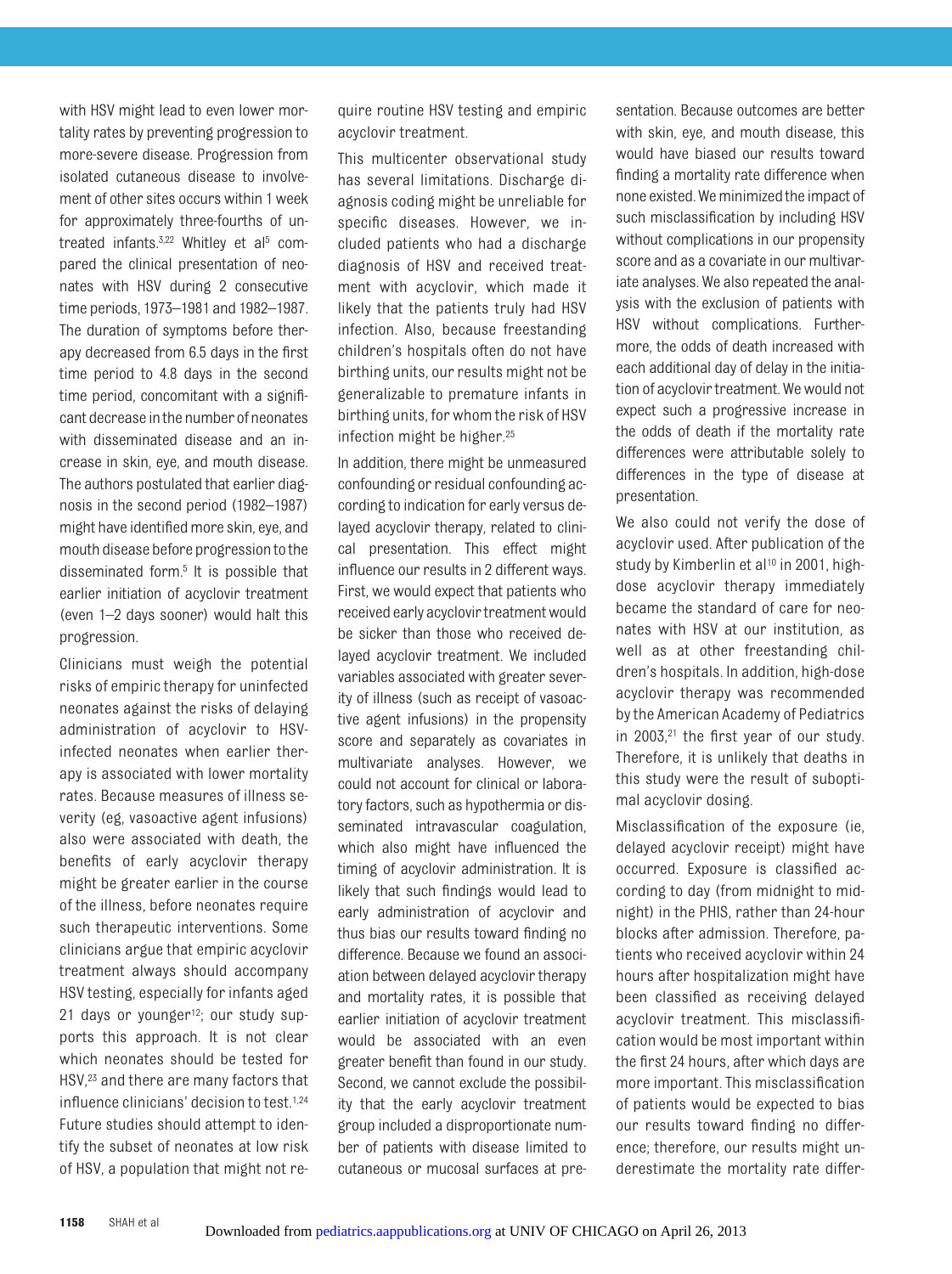ence between patients who received early versus delayed acyclovir treatment. Misclassification of exposure also might have occurred for patients who were transferred from another institution, who would have been classified erroneously as receiving early acyclovir treatment if acyclovir therapy was initiated within 24 hours after transfer to the PHIS-participating hospital but  $>$  24 hours after presentation for care. This potential misclassification would have biased our results toward finding no mortality rate differ-

#### **REFERENCES**

- <span id="page-7-0"></span>1. Cohen DM, Lorch SA, King RL, Hodinka RL, Cohn KA, Shah SS. Factors influencing the decision to test young infants for herpes simplex virus infection. *Pediatr Infect Dis J*. 2007;26(12):1156 –1158
- <span id="page-7-1"></span>2. Caviness AC, Demmler GJ, Almendarez Y, Selwyn BJ. The prevalence of neonatal herpes simplex virus infection compared with serious bacterial illness in hospitalized neonates. *J Pediatr*. 2008;153(2):164 –169
- <span id="page-7-2"></span>3. Whitley RJ, Nahmias AJ, Soong SJ, Galasso GG, Fleming CL, Alford CA. Vidarabine therapy of neonatal herpes simplex virus infection. *Pediatrics*. 1980;66(4):495–501
- <span id="page-7-3"></span>4. Kimberlin DW, Lin CY, Jacobs RF, et al. Natural history of neonatal herpes simplex virus infections in the acyclovir era. *Pediatrics*. 2001;108(2):223–229
- <span id="page-7-4"></span>5. Whitley RJ, Corey L, Arvin A, et al. Changing presentation of herpes simplex virus infection in neonates. *J Infect Dis*. 1988;158(1): 109 –116
- <span id="page-7-5"></span>6. Kimura H, Futamura M, Kito H, et al. Detection of viral DNA in neonatal herpes simplex virus infections: frequent and prolonged presence in serum and cerebrospinal fluid. *J Infect Dis*. 1991;164(2):289 –293
- 7. Troendle-Atkins J, Demmler GJ, Buffone GJ. Rapid diagnosis of herpes simplex virus encephalitis by using the polymerase chain reaction. *J Pediatr*. 1993;123(3):376 –380
- <span id="page-7-6"></span>8. Lakeman FD, Whitley RJ. Diagnosis of herpes simplex encephalitis: application of polymerase chain reaction to cerebrospinal fluid from brain-biopsied patients and correlation with disease. *J Infect Dis*. 1995; 171(4):857– 863
- <span id="page-7-7"></span>9. Shah SS, Volk J, Mohamad Z, Hodinka RL,

ence. When we limited our analysis to patients with on-site CSF studies, the odds of death with delayed acyclovir treatment were increased. Therefore, the mortality rate for neonates who receive delayed acyclovir therapy might be higher than the rate reported in this study. Finally, other important outcomes, such as neurologic morbidity, could not be measured in this study.

#### **CONCLUSIONS**

This multicenter observational study found that delayed initiation of acyclo-

Zorc JJ. Herpes simplex virus testing and hospital length of stay in neonates and young infants. *J Pediatr*. 2010;156(5): 738 –743

- <span id="page-7-8"></span>10. Kimberlin DW, Lin CY, Jacobs RF, et al. Safety and efficacy of high-dose intravenous acyclovir in the management of neonatal herpes simplex virus infections. *Pediatrics*. 2001;108(2):230 –238
- <span id="page-7-9"></span>11. Kimberlin DW. When should you initiate acyclovir therapy in a neonate? *J Pediatr*. 2008; 153(2):155–156
- <span id="page-7-10"></span>12. Long SS. In defense of empiric acyclovir therapy in certain neonates. *J Pediatr*. 2008; 153(2):157–158
- <span id="page-7-11"></span>13. Whitley R, Arvin A, Prober C, et al. Predictors of morbidity and mortality in neonates with herpes simplex virus infections. *N Engl J Med*. 1991;324(7):450 – 454
- <span id="page-7-12"></span>14. Mongelluzzo J, Mohamad Z, Ten Have TR, Shah SS. Corticosteroids and mortality in children with bacterial meningitis. *JAMA*. 2008;299(17):2048 –2055
- <span id="page-7-13"></span>15. Shah SS, Hall M, Srivastava R, Subramony A, Levin JE. Intravenous immunoglobulin in children with streptococcal toxic shock syndrome. *Clin Infect Dis*. 2009;49(9): 1369 –1376
- <span id="page-7-14"></span>16. Rosenbaum PR, Rubin DB. The central role of the propensity score in observational studies for causal effects. *Biometrika*. 1983; 70(1):41–55
- 17. Stürmer T, Joshi M, Glynn RJ, Avorn J, Rothman KJ, Schneeweiss S. A review of the application of propensity score methods yielded increasing use, advantages in specific settings, but not substantially different estimates compared with conventional mul-

vir therapy was associated with inhospital death among neonates with HSV infection. Our data support the use of empiric acyclovir therapy for neonates undergoing testing for HSV infection.

#### **ACKNOWLEDGMENTS**

Dr Shah received support from National Institute of Allergy and Infectious Diseases grant K01 AI73729 and the Robert Wood Johnson Foundation under its Physician Faculty Scholar Program.

tivariable methods. *J Clin Epidemiol*. 2006; 59(5):437– 447

- <span id="page-7-15"></span>18. Weitzen S, Lapane KL, Toledano AY, Hume AL, Mor V. Principles for modeling propensity scores in medical research: a systematic literature review. *Pharmacoepidemiol Drug Saf*. 2004;13(12):841– 853
- <span id="page-7-16"></span>19. Imbens GW. Nonparametric estimation of average treatment effects under heterogeneity: a review. *Rev Econ Stat*. 2004;  $86(1):4 - 29$
- <span id="page-7-17"></span>20. Greenland S. Introduction to regression modeling. In: Rothman KJ, Greenland S, eds. *Modern Epidemiology.* 3rd ed. Philadelphia, PA: Lippincott, Williams & Wilkins; 2008:  $446 - 451$
- <span id="page-7-18"></span>21. Pickering LK, ed. *Red Book: 2003 Report of the Committee on Infectious Diseases.* 26th ed. Elk Grove Village, IL: American Academy of Pediatrics; 2003:344 –353
- <span id="page-7-19"></span>22. Whitley RJ, Nahmias AJ, Visintine AM, Fleming CL, Alford CA. The natural history of herpes simplex virus infection of mother and newborn. *Pediatrics*. 1980;66(4):489 – 494
- <span id="page-7-20"></span>23. Caviness AC, Demmler GJ, Selwyn BJ. Clinical and laboratory features of neonatal herpes simplex virus infection: a case-control study. *Pediatr Infect Dis J*. 2008;27(5): 425– 430
- <span id="page-7-21"></span>24. Davis KL, Shah SS, Frank G, Eppes SC. Why are young infants tested for herpes simplex virus? *Pediatr Emerg Care*. 2008;24(10): 673– 678
- <span id="page-7-22"></span>25. O'Riordan DP, Golden WC, Aucott SW. Herpes simplex virus infections in preterm infants. *Pediatrics*. 2006;118(6). Available at: [www.](www.pediatrics.org/cgi/content/full/118/6/e1612) [pediatrics.org/cgi/content/full/118/6/](www.pediatrics.org/cgi/content/full/118/6/e1612) [e1612](www.pediatrics.org/cgi/content/full/118/6/e1612)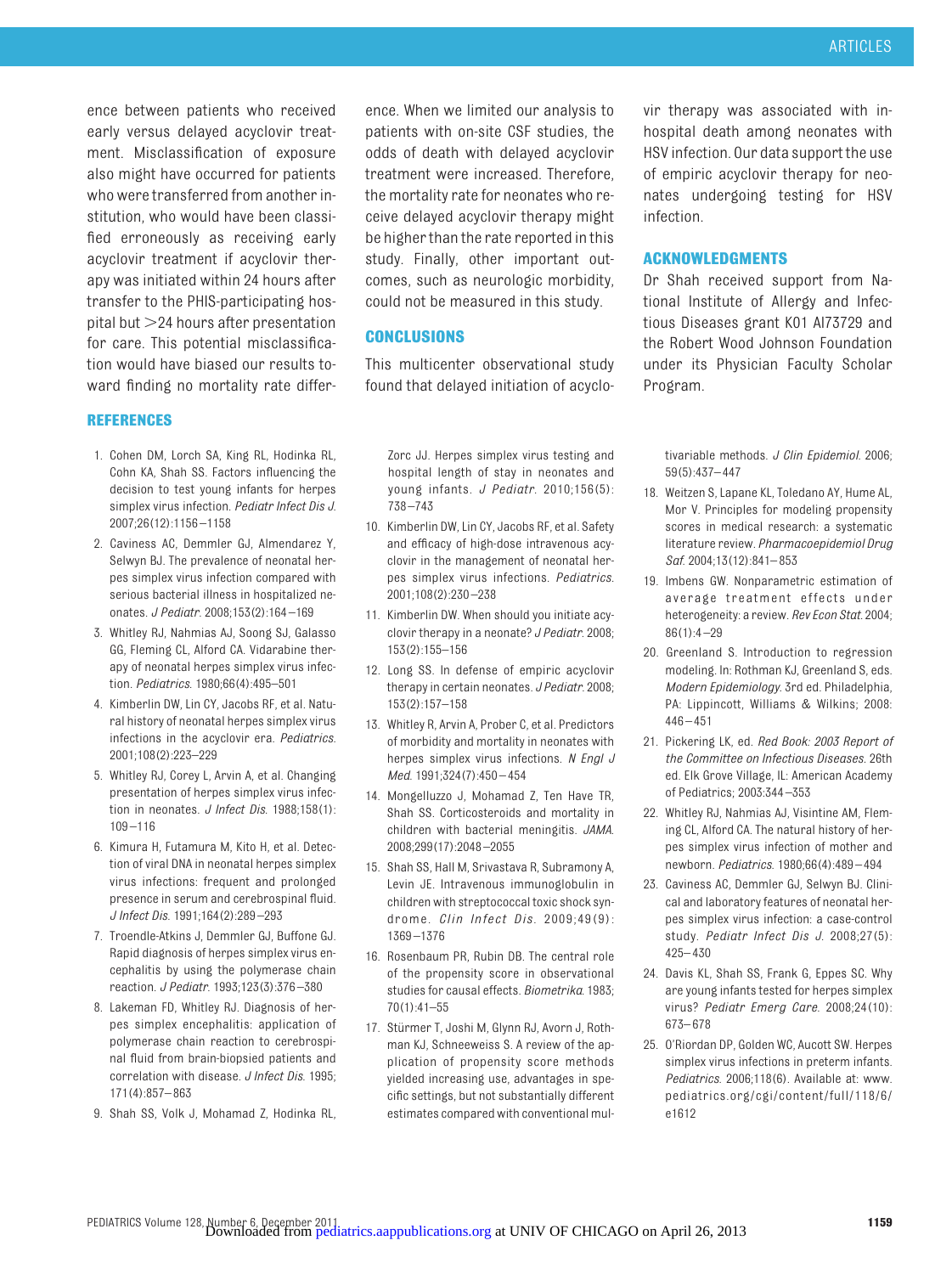#### **APPENDIX** ICD-9 Discharge Diagnosis Codes Used to Identify Neonates With Congenital Anomalies

| Anomaly Category           | ICD-9 Code     | Definition                                                                                                                |
|----------------------------|----------------|---------------------------------------------------------------------------------------------------------------------------|
| Neurologic anomalies       | 742            | Encephalocele                                                                                                             |
|                            | 742.3          | Congenital hydrocephalus                                                                                                  |
|                            | 742.4          | Other anomalies of brain                                                                                                  |
|                            | 742.59         | Other anomalies of spinal cord                                                                                            |
|                            | 742.8          | Other anomalies of nervous system                                                                                         |
|                            | 742.9          | Unspecified anomaly of brain, spinal cord, and nervous system                                                             |
|                            | 756.1          | Anomaly of spine, unspecified                                                                                             |
| Head/neck anomalies        | 744.89         | Other anomalies of face and neck                                                                                          |
|                            | 744.9          | Unspecified anomalies of face and neck                                                                                    |
|                            | 748            | Choanal atresia                                                                                                           |
|                            | 748.1          | Other anomalies of nose                                                                                                   |
|                            | 749            |                                                                                                                           |
|                            |                | Cleft palate, unspecified                                                                                                 |
|                            | 749.1          | Cleft lip, unspecified                                                                                                    |
|                            | 749.24         | Bilateral cleft palate with cleft lip, incomplete                                                                         |
|                            | 754            | Congenital musculoskeletal deformities of skull, face, and jaw                                                            |
|                            | 756            | Congenital musculoskeletal anomalies of skull and face bones                                                              |
| Cardiac anomalies          | 745.1          | Complete transposition of great vessels                                                                                   |
|                            | 745.2          | Tetralogy of Fallot                                                                                                       |
|                            | 745.4          | Ventricular septal defect                                                                                                 |
|                            | 745.5          | Ostium secundum-type atrial septal defect                                                                                 |
|                            | 745.69         | Other endocardial cushion defect                                                                                          |
|                            | 746.02         | Stenosis, congenital                                                                                                      |
|                            | 746.3          | Congenital stenosis of aortic valve                                                                                       |
|                            | 746.6          | Congenital mitral insufficiency                                                                                           |
|                            | 746.83         | Infundibular pulmonic stenosis                                                                                            |
|                            | 746.86         | Congenital heart block                                                                                                    |
|                            | 746.87         | Malposition of heart and cardiac apex                                                                                     |
|                            | 746.89         | Other anomaly of heart                                                                                                    |
|                            | 746.9          | Unspecified anomaly of heart                                                                                              |
|                            | 747.1          | Coarctation of aorta (preductal) (postductal)                                                                             |
|                            | 747.3          | Anomalies of pulmonary artery                                                                                             |
|                            | 747.69         | Anomalies of other specified sites of peripheral vascular<br>system                                                       |
|                            | 747.9          | Unspecified anomaly of circulatory system                                                                                 |
| Pulmonary anomalies        | 748.3          | Other anomalies of larynx, trachea, and bronchus                                                                          |
|                            | 748.5          | Agenesis, hypoplasia, and dysplasia of lung                                                                               |
|                            | 748.69         | Other anomalies of lung                                                                                                   |
|                            | 756.6          | Anomalies of diaphragm                                                                                                    |
| Gastrointestinal anomalies | 750.5          | Congenital hypertrophic pyloric stenosis                                                                                  |
|                            |                | Atresia and stenosis of small intestine                                                                                   |
|                            | 751.1          |                                                                                                                           |
|                            | 751.2<br>751.3 | Atresia and stenosis of large intestine, rectum, and anal canal<br>Hirschsprung's disease and other congenital functional |
|                            |                | disorders of colon                                                                                                        |
|                            | 751.4          | Anomalies of intestinal fixation                                                                                          |
|                            | 751.5          | Other anomalies of intestine                                                                                              |
|                            | 751.6          | Unspecified anomaly of gallbladder, bile ducts, and liver                                                                 |
|                            | 751.69         | Other anomalies of gallbladder, bile ducts, and liver                                                                     |
|                            | 756.79         | Other congenital anomalies of abdominal wall                                                                              |
| Genitourinary anomalies    | 752.7          | Indeterminate sex and pseudohermaphroditism                                                                               |
|                            | 752.8          | Other specified anomalies of genital organs                                                                               |
|                            | 753.15         | Renal dysplasia                                                                                                           |
|                            | 753.19         | Other specified cystic kidney disease                                                                                     |
|                            | 753.2          | Unspecified obstructive defect of renal pelvis and ureter                                                                 |
|                            | 753.29         | Other obstructive defects of renal pelvis and ureter                                                                      |
|                            | 753.3          | Other specified anomalies of kidney                                                                                       |
|                            | 753.4          | Other specified anomalies of ureter                                                                                       |
|                            | 753.7          | Anomalies of urachus                                                                                                      |
|                            | 753.8          | Other specified anomalies of bladder and urethra                                                                          |
|                            | 753.9          | Unspecified anomaly of urinary system                                                                                     |
|                            | 758.6          | Gonadal dysgenesis                                                                                                        |
| Musculoskeletal anomalies  | 755.59         | Other anomalies of upper limb, including shoulder girdle                                                                  |
|                            |                |                                                                                                                           |
|                            | 756.9          | Other and unspecified anomalies of musculoskeletal system                                                                 |
|                            | 757.31         | Congenital ectodermal dysplasia                                                                                           |
| Genetic anomalies          | 758            | Down's syndrome                                                                                                           |
|                            | 758.3          | Autosomal deletion syndromes                                                                                              |
|                            | 758.5          | Other conditions attributable to autosomal anomalies                                                                      |
|                            | 759.3          | Situs inversus                                                                                                            |